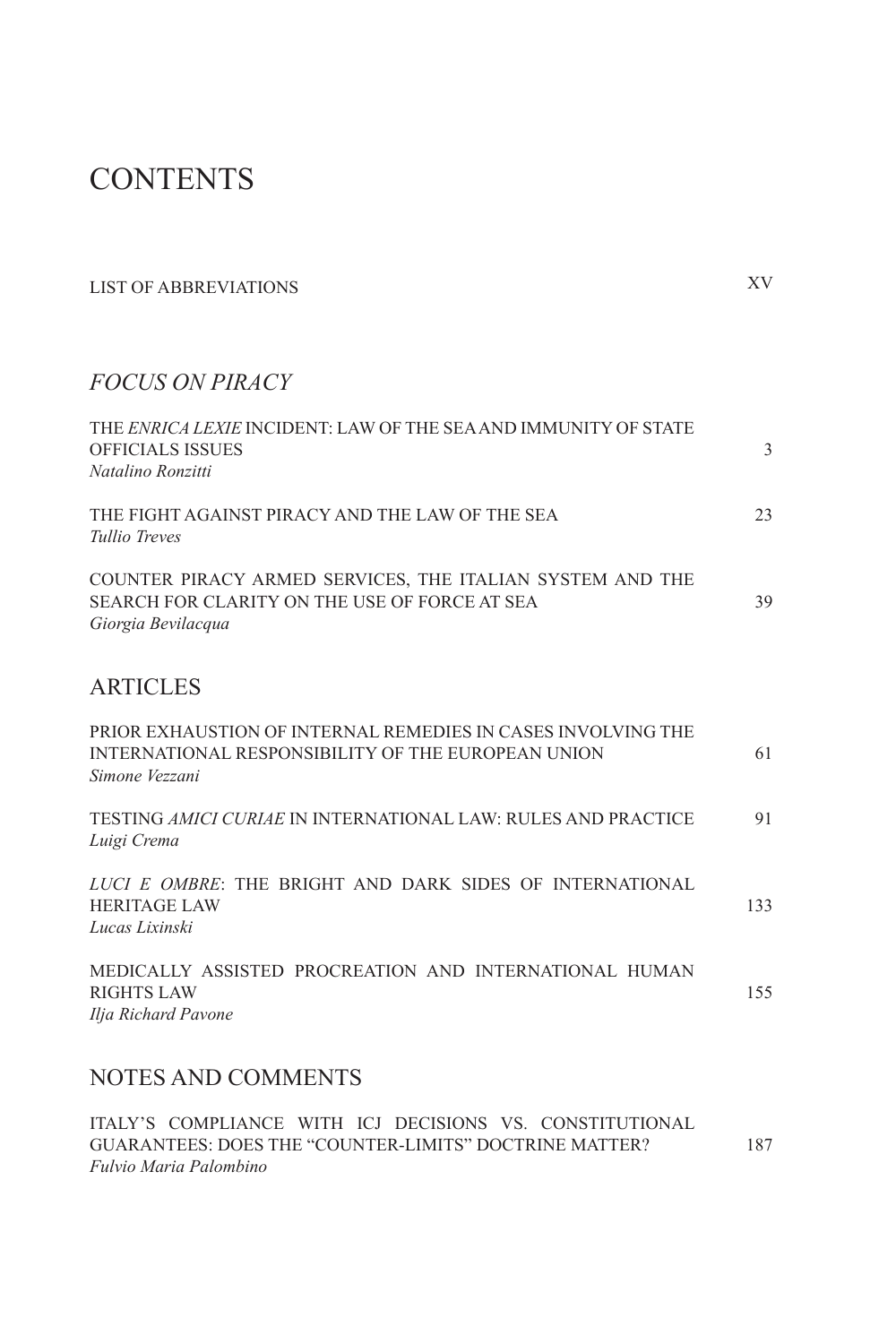| Fulvia Staiano  | DOMESTIC WORKERS' HUMAN RIGHTS VERSUS DIPLOMATIC IMMUNITY:<br>DEVELOPMENTS IN INTERNATIONAL AND NATIONAL JURISPRUDENCE                                                                                                                                                                                                                                                                                                                                                                                                                                                                                                                                                                                 | 201 |
|-----------------|--------------------------------------------------------------------------------------------------------------------------------------------------------------------------------------------------------------------------------------------------------------------------------------------------------------------------------------------------------------------------------------------------------------------------------------------------------------------------------------------------------------------------------------------------------------------------------------------------------------------------------------------------------------------------------------------------------|-----|
|                 | PRACTICE OF INTERNATIONAL COURTS AND TRIBUNALS                                                                                                                                                                                                                                                                                                                                                                                                                                                                                                                                                                                                                                                         |     |
|                 | THE JUDICIAL ACTIVITY OF THE INTERNATIONAL COURT OF JUSTICE IN<br>2012: A YEAR OF HUMAN RIGHTS CASES<br>Daniele Amoroso                                                                                                                                                                                                                                                                                                                                                                                                                                                                                                                                                                                | 223 |
| Tullio Treves   | THE INTERNATIONAL TRIBUNAL FOR THE LAW OF THE SEA AND OTHER<br>LAW OF THE SEA JURISDICTIONS (2012)                                                                                                                                                                                                                                                                                                                                                                                                                                                                                                                                                                                                     | 245 |
| Carlo Focarelli | INTERNATIONAL CRIMINAL JUSTICE (2012)                                                                                                                                                                                                                                                                                                                                                                                                                                                                                                                                                                                                                                                                  | 275 |
|                 | WTO CASE LAW IN 2012<br>edited by Giorgio Sacerdoti                                                                                                                                                                                                                                                                                                                                                                                                                                                                                                                                                                                                                                                    | 299 |
|                 | THE ARBITRAL PRACTICE OF THE INTERNATIONAL CENTRE FOR<br>SETTLEMENT OF INVESTMENT DISPUTES (ICSID) IN 2012<br>Eduardo Savarese                                                                                                                                                                                                                                                                                                                                                                                                                                                                                                                                                                         | 349 |
|                 | <b>ITALIAN PRACTICE RELATING TO INTERNATIONAL LAW</b>                                                                                                                                                                                                                                                                                                                                                                                                                                                                                                                                                                                                                                                  |     |
|                 | <b>Classification Scheme</b>                                                                                                                                                                                                                                                                                                                                                                                                                                                                                                                                                                                                                                                                           | 381 |
|                 | <b>JUDICIAL DECISIONS</b><br>(edited by Giuseppe Cataldi and Massimo Iovane)                                                                                                                                                                                                                                                                                                                                                                                                                                                                                                                                                                                                                           |     |
| V.              | <b>IMMUNITIES</b><br>State immunity – Domestic implementation of ICJ judgments – Res judicata<br>doctrine-Law-changing retroactivity questions - Alternative remedies - Arti-<br>cle 94(1) of the UN Charter - Article 59 of ICJ Statute - Articles 10 and 11 of<br>the Italian Constitution<br>Tribunale di Firenze, 28 March 2012<br>Manfredi v. Federal Republic of Germany<br>Corte di Appello di Torino, 14 May 2012, No. 941<br>De Guglielmi v. Federal Republic of Germany<br>Corte di Cassazione (Sez. I penale), 9 August 2012, No. 32139<br>Re: Albers and others<br>Corte di Cassazione (Sezioni Unite civili), 21 February 2013, No. 4284 (order)<br>Frascà v. Federal Republic of Germany | 383 |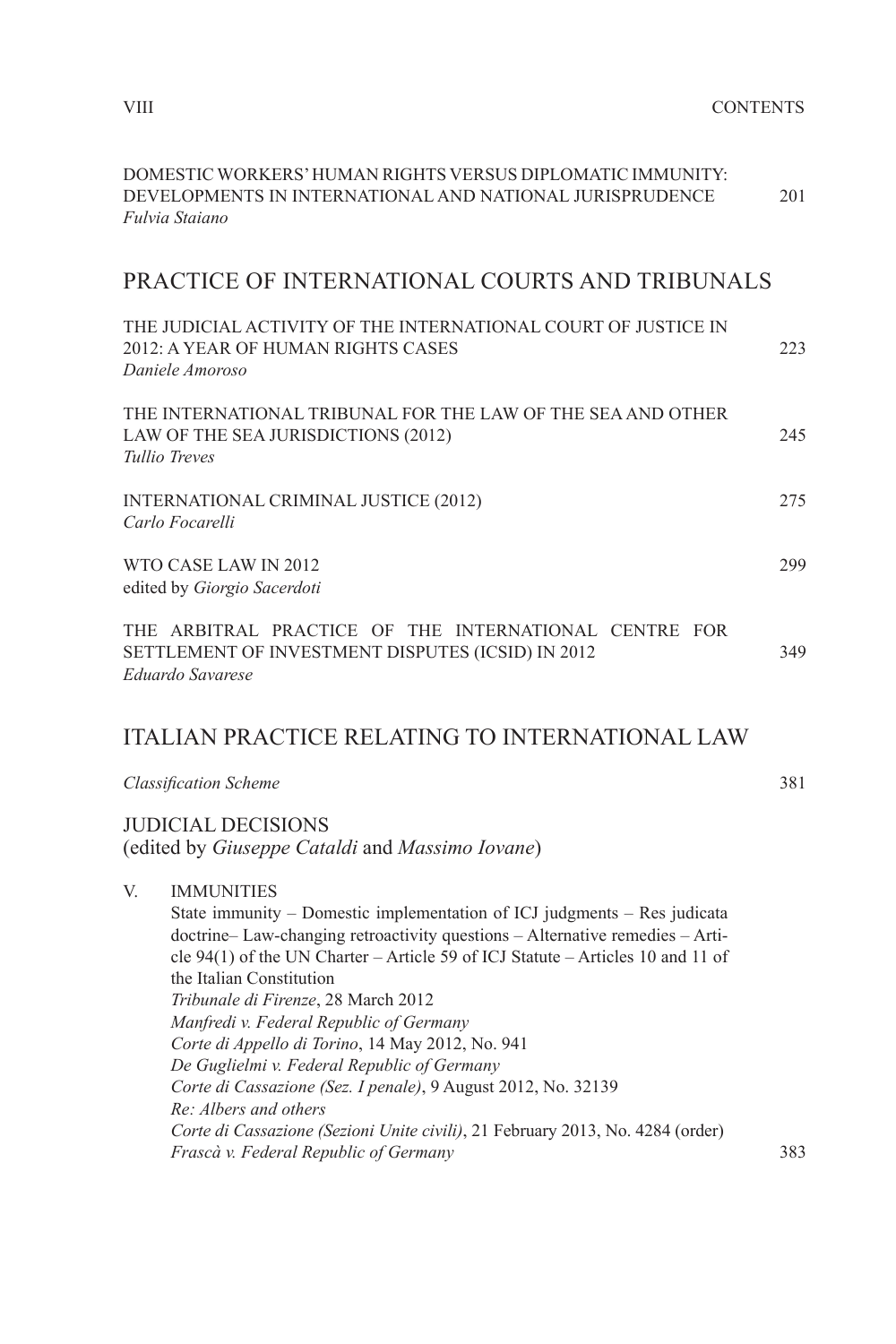Sovereign immunity from jurisdiction – States and international organizations – Sovereign Military Order of Malta – Agreement of 21 December 2000 between Italy and the Sovereign Military Order of Malta – Jurisdiction over employment disputes with the Association of Italian Knights of the Sovereign Military Order of Malta

*Corte di Cassazione (Sezioni Unite Civili)*, 9 August 2010, No. 18481 (order) *Association of Italian Knights of the Sovereign Military Order of Malta v. Di Alesio*

*Corte di Cassazione (Sezioni Unite Civili)*, 12 July 2012, No. 11513 (order) *Association of Italian Knights of the Sovereign Military Order of Malta v. M.F.*

Criminal jurisdiction of the receiving State over an extraordinary rendition committed on its territory by diplomatic, consular and military agents of the sending State – Diplomatic functions under Article  $3(1)(b)$  the Vienna Convention on Diplomatic Relations of 18 April 1961 – Consular functions, grave crime and immunity from the jurisdiction under Articles 5(1), 41(1) and 43(1), respectively, of the Vienna Convention on Consular Relations of 24 April 1963 – Official duty and jurisdiction over military personnel serving overseas under Article VII of the Agreement between the Parties of the North Atlantic Treaty Regarding the Status of Their Forces of 19 June 1951 – Crime of torture

*Corte di Cassazione (Sez. V penale)*, 29 November 2012, No. 2009 *Adler and others v. Corte d'Appello di Milano* (the *"Abu Omar case"*) *Corte d'Appello di Milano (Sez. III penale)*, 1 February 2013, No. 747 *Castelli, Medero, Russomanno v. Tribunale di Milano* (the *"Abu Omar case"*)

#### XI. TREATMENT OF ALIENS AND NATIONALITY

Diplomatic Protection – ILC's Draft Articles on Diplomatic Protection – State responsibility for failure to exercise diplomatic protection – Non-justiciability of political acts – Acts of high administration – Fundamental right to access to justice under Articles 24 and 113 of the Italian Constitution – Law No. 69/1987 ("Norms relating to the protection of the Italian merchant navy")

*Corte di Cassazione (Sezioni Unite Civili)*, 19 October 2011, No. 21581 *Il Tuo Viaggio srl v. Presidency of the Council of Ministers and others*

Law of nationality – Acquisition of nationality jure sanguinis – Convention on Certain Questions Relating to the Conflict of Nationality Laws of 12 April 1930 – Article 15 of the Universal Declaration of Human Rights – Declaration on nationality of a Member State annexed to the Maastricht Treaty – European Convention on Nationality of 6 November 1997– Multilateral treaties as evidence of customary international law – Granting nationality as a question pertaining to the domestic jurisdiction of States – Law No. 91/1992 ("New norms on citizenship")

*Corte di Cassazione (Sez. I civile)*, 27 April 2011, No. 9377 *Ministry of the Interior v. B.M. and B.S.*

388

383

402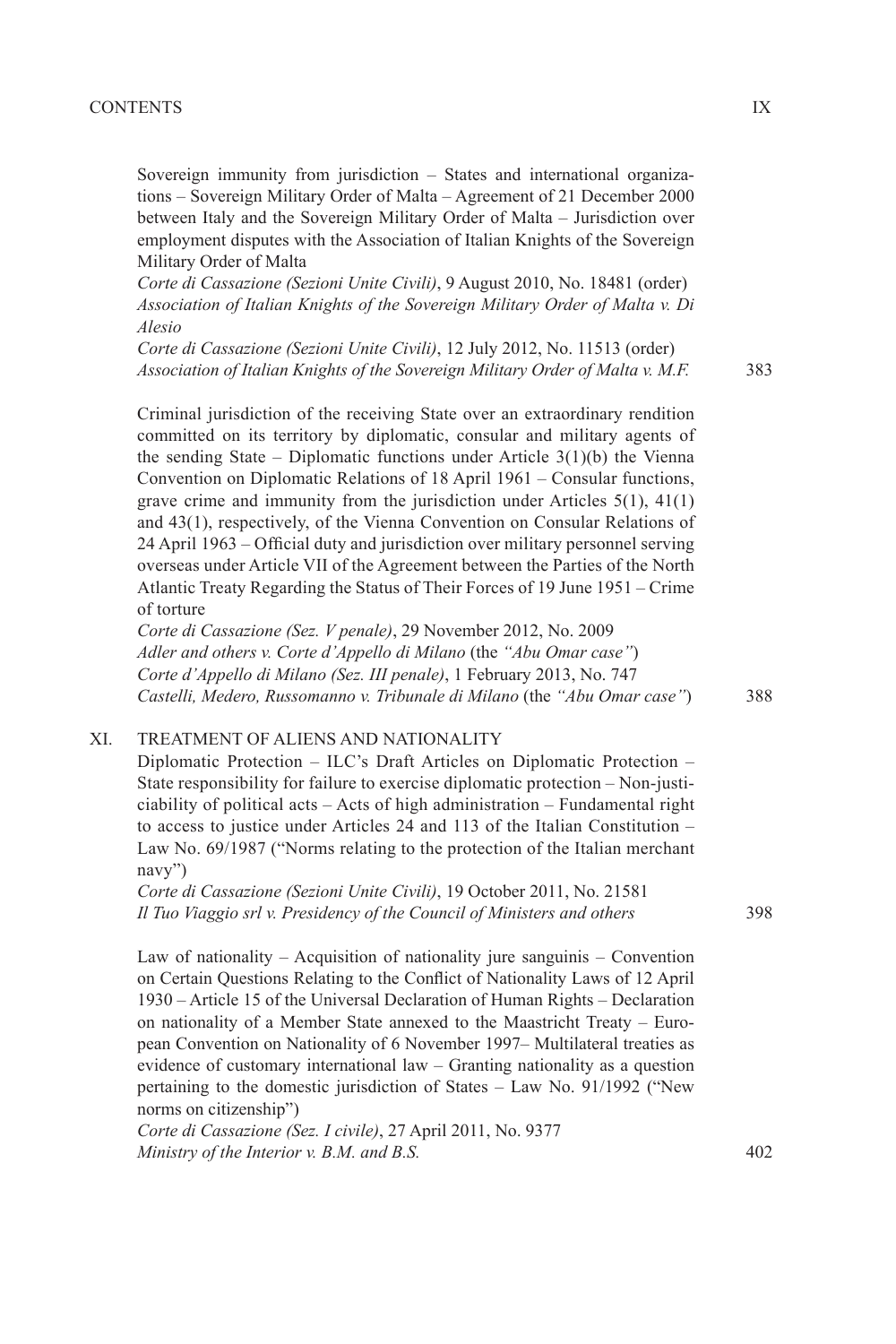| XII. | <b>HUMAN RIGHTS</b><br>Reproductive rights - Artificial insemination from donor - Effects of the judg-<br>ments of the European Court of Human Rights in the domestic legal order<br>Corte Costituzionale, 7 June 2012, No. 150 (order)<br>S.B. and F.B. v. X; P.C. and R.G. v. UMR; E.P. and MM. v. X.                                                                                                                                                                                                                                                               | 405 |
|------|-----------------------------------------------------------------------------------------------------------------------------------------------------------------------------------------------------------------------------------------------------------------------------------------------------------------------------------------------------------------------------------------------------------------------------------------------------------------------------------------------------------------------------------------------------------------------|-----|
|      | XVII. RELATIONSHIP BETWEEN MUNICIPAL AND INTERNATIONAL LAW<br>Relationship between State and Regions - Implementation of non-ratified in-<br>ternational agreements by Regions - Constitutional legitimacy of Article 1(2)<br>(h) of Law No. 32 of 4 December 2009 passed by the Puglia Region $-$ Arti-<br>cle $117(2)(a)$ of the Italian Constitution – Article 117(5) of the Italian Con-<br>stitution – Article $6(1)$ of Law No. 131 of 5 June 2003<br>Corte Costituzionale, 22 October 2010, No. 299<br>Presidente del Consiglio dei Ministri v. Regione Puglia | 410 |
|      | DIPLOMATIC AND PARLIAMENTARY PRACTICE<br>(edited by Pietro Gargiulo and Giuseppe Nesi)                                                                                                                                                                                                                                                                                                                                                                                                                                                                                |     |
| П.   | INTERNATIONAL CUSTOM, LAW OF TREATIES AND OTHER<br>SOURCES OF INTERNATIONAL LAW<br>1. FORMATION AND EVIDENCE OF CUSTOMARY INTERNATIONAL LAW                                                                                                                                                                                                                                                                                                                                                                                                                           | 415 |
| V.   | <b>IMMUNITIES</b><br>1. THE IMMUNITY<br>OF STATES OFFICIALS FROM FOREIGN CRIMINAL<br><b>JURISDICTION</b>                                                                                                                                                                                                                                                                                                                                                                                                                                                              | 415 |
|      | XIV. CO-OPERATION IN JUDICIAL, LEGAL, SECURITY, AND SOCIO-<br><b>ECONOMIC MATTERS</b><br>1. JUDICIAL CO-OPERATION IN CRIMINAL MATTERS                                                                                                                                                                                                                                                                                                                                                                                                                                 | 419 |
|      | XVI. INTERNATIONAL ORGANIZATIONS<br>1. <b>UNITED NATIONS</b><br>A. United Nations Reform                                                                                                                                                                                                                                                                                                                                                                                                                                                                              | 419 |
|      | 2. ITALY'S ACCEPTANCE OF THE COMPULSORY JURISDICTION OF THE ICJ AND<br>COMPLIANCE WITH THE JURISDICTIONAL IMMUNITIES JUDGMENT                                                                                                                                                                                                                                                                                                                                                                                                                                         | 423 |
|      | XVIII. USE OF FORCE AND PEACE-KEEPING<br>1. ITALIAN ANTI-PIRACY MEASURES                                                                                                                                                                                                                                                                                                                                                                                                                                                                                              | 424 |

 $\mathbf X$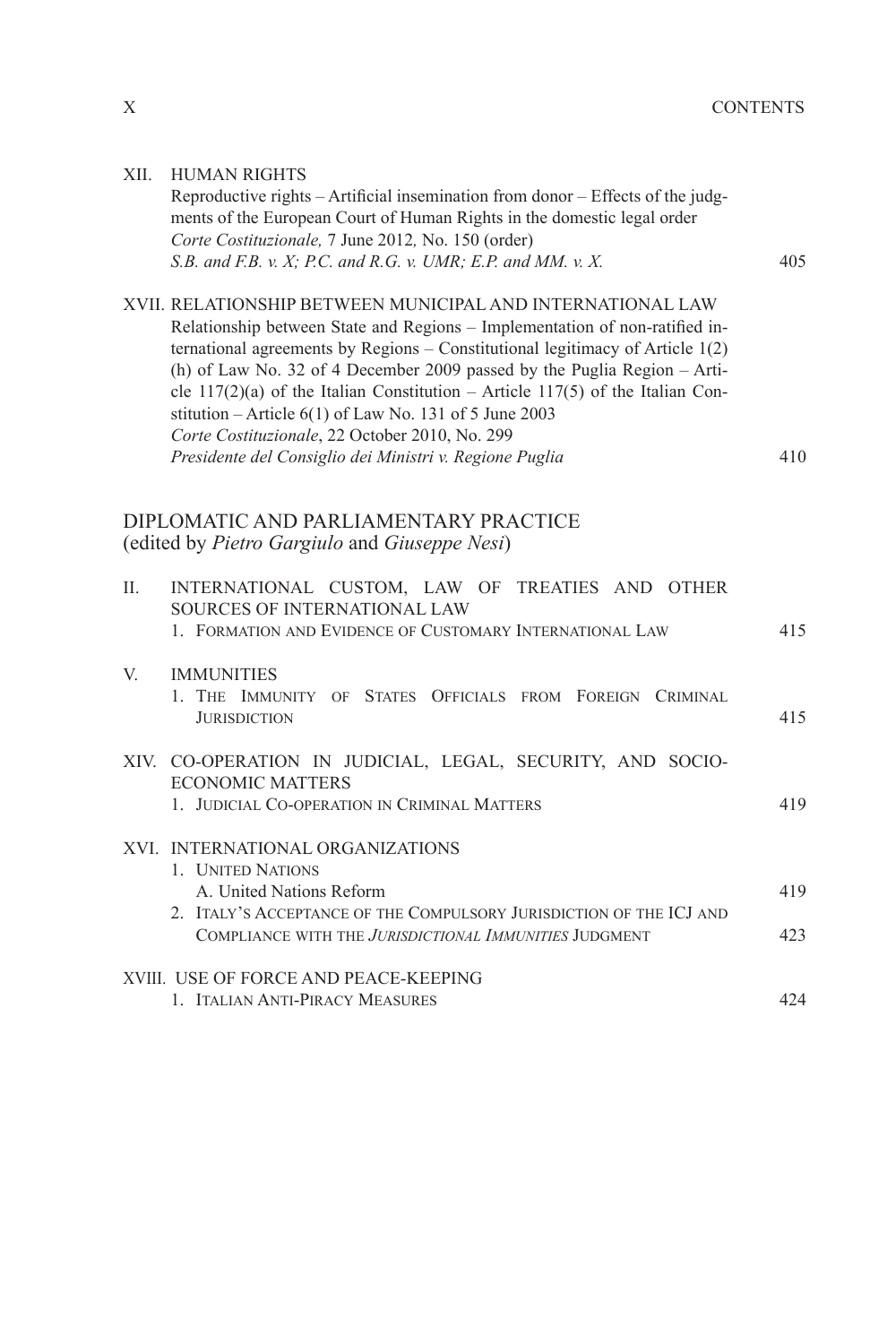### AGREEMENTS TO WHICH ITALY IS A PARTY AND AGREEMENTS AND UNDERSTANDINGS TO WHICH ITALIAN REGIONS AND AUTONOMOUS PROVINCES ARE PARTIES

(edited by *Chiara Altafin* and *Marina Mancini*)

#### I

# AGREEMENTS TO WHICH ITALY IS A PARTY

| A)  | AGREEMENTS SIGNED BY ITALY, PUBLISHED IN THE GAZZETTA<br><b>UFFICIALE IN 2012</b>                |      |
|-----|--------------------------------------------------------------------------------------------------|------|
| IV. | DIPLOMATIC AND CONSULAR RELATIONS                                                                | 428  |
|     | VII. LAW OF THE SEA                                                                              | 428  |
|     | VIII. ENVIRONMENT                                                                                | 42.8 |
|     | XII. HUMAN RIGHTS                                                                                | 429  |
|     | XIV. CO-OPERATION IN JUDICIAL, LEGAL, SECURITY, AND SOCIO-<br><b>ECONOMIC MATTERS</b>            |      |
|     | 1. LEGAL AND JUDICIAL CO-OPERATION<br>2. CULTURAL, EDUCATIONAL, SCIENTIFIC AND TECHNOLOGICAL CO- | 430  |
|     | <b>OPERATION</b>                                                                                 | 430  |
|     | 3. TECHNICAL CO-OPERATION                                                                        | 431  |
|     | <b>4. NEIGHBOURLY RELATIONS</b>                                                                  | 431  |
|     | 5. TRANSPORT                                                                                     | 432  |
|     | XV. INTERNATIONAL ECONOMIC LAW                                                                   |      |
|     | 1. TAXATION                                                                                      | 432  |
|     | 2. ECONOMIC DEVELOPMENT AND DEVELOPMENT CO-OPERATION                                             | 432  |
|     | 3. DEBT CONSOLIDATION AND CANCELLATION TREATIES                                                  | 434  |
|     | XVI. INTERNATIONAL ORGANIZATIONS                                                                 |      |
|     | 1. HEADQUARTERS AGREEMENTS AND LEGAL STATUS                                                      | 435  |
|     | 2. EUROPEAN UNION                                                                                | 435  |
|     | 3. OTHER INTERNATIONAL ORGANIZATIONS                                                             | 436  |
|     |                                                                                                  |      |

#### B) AGREEMENTS SIGNED BY ITALY, PUBLISHED BEFORE 2012, THE ENTRY INTO FORCE OF WHICH WAS ANNOUNCED IN THE *GAZZETTA UFFICIALE* IN 2012

#### VIII. ENVIRONMENT

437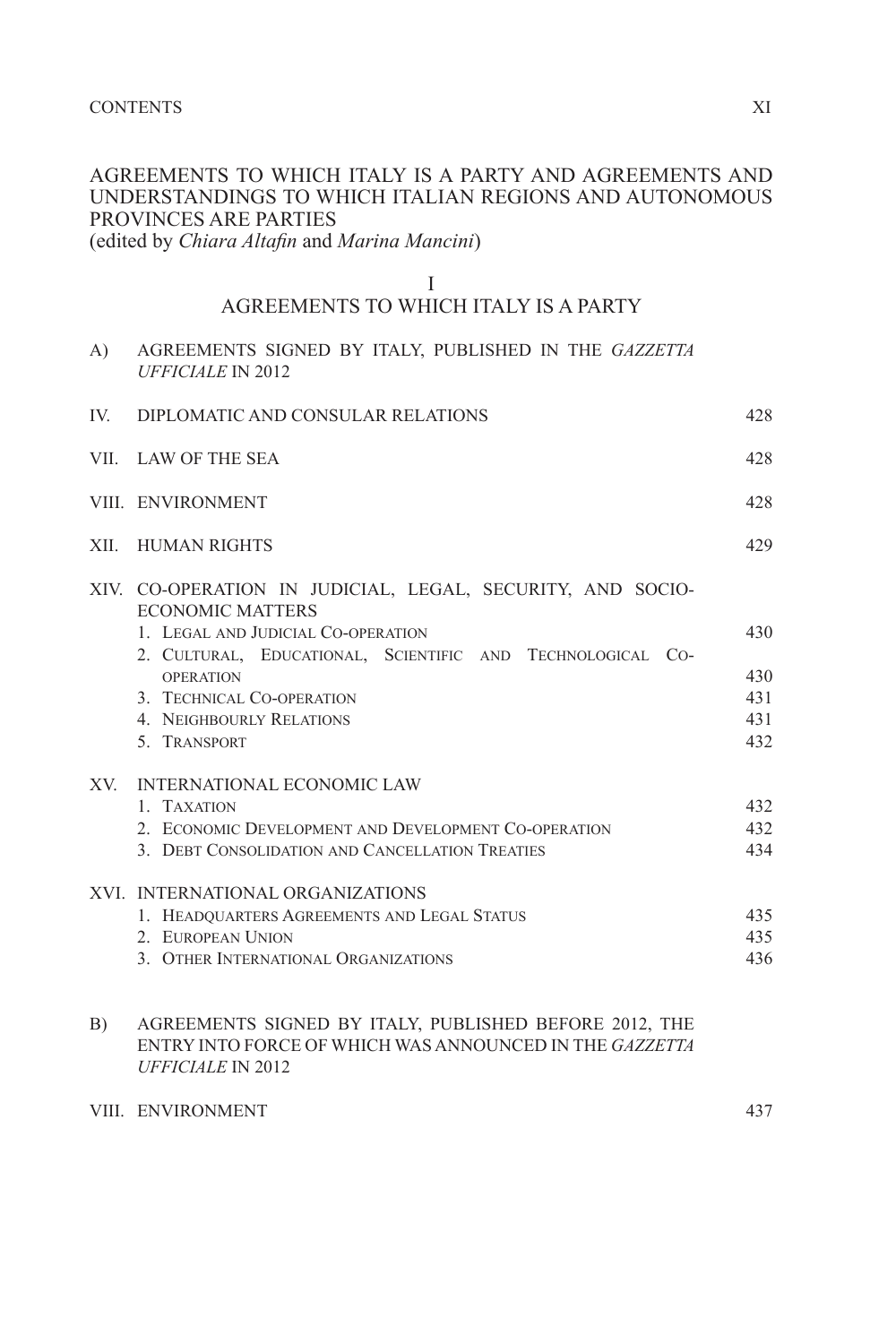445 445

|                | XIV. CO-OPERATION IN JUDICIAL, LEGAL, SECURITY, AND SOCIO-<br><b>ECONOMIC MATTERS</b>               |     |
|----------------|-----------------------------------------------------------------------------------------------------|-----|
|                | 1. LEGAL AND JUDICIAL CO-OPERATION                                                                  | 437 |
|                | 2. CULTURAL, EDUCATIONAL, SCIENTIFIC AND TECHNOLOGICAL CO-                                          |     |
|                | <b>OPERATION</b>                                                                                    | 437 |
|                | 3. TECHNICAL CO-OPERATION                                                                           | 438 |
|                | <b>4. NEIGHBOURLY RELATIONS</b>                                                                     | 438 |
| XV.            | INTERNATIONAL ECONOMIC LAW                                                                          |     |
|                | 1. TAXATION                                                                                         | 438 |
|                | 2. INVESTMENT                                                                                       | 439 |
|                | XVI. INTERNATIONAL ORGANIZATIONS                                                                    |     |
|                | 1. HEADQUARTERS AGREEMENT AND LEGAL STATUS                                                          | 439 |
|                | 2. EUROPEAN UNION                                                                                   | 440 |
|                | 3. OTHER INTERNATIONAL ORGANIZATIONS                                                                | 440 |
|                | XIX. ARMED CONFLICT, NEUTRALITY, AND DISARMAMENT                                                    | 440 |
|                | Н<br>AGREEMENTS AND UNDERSTANDINGS TO WHICH                                                         |     |
|                | ITALIAN REGIONS AND AUTONOMOUS PROVINCES ARE PARTIES                                                |     |
| A)             | AGREEMENTS SIGNED BY ITALIAN REGIONS AND AUTONOMOUS<br>PROVINCES IN 2012                            |     |
|                |                                                                                                     |     |
|                | AUTONOMOUS PROVINCE OF TRENTO                                                                       | 442 |
|                | <b>EMILIA-ROMAGNA</b>                                                                               | 442 |
|                | <b>LOMBARDIA</b>                                                                                    | 442 |
| <b>SICILIA</b> |                                                                                                     | 443 |
|                | <b>TOSCANA</b>                                                                                      | 443 |
| B)             | UNDERSTANDINGS<br>SIGNED BY<br>ITALIAN REGIONS<br><b>AND</b><br><b>AUTONOMOUS PROVINCES IN 2012</b> |     |
|                | AUTONOMOUS PROVINCE OF BOLZANO                                                                      | 443 |
|                | <b>AUTONOMOUS PROVINCE OF TRENTO</b>                                                                | 443 |
|                | <b>CAMPANIA</b>                                                                                     | 444 |
|                | FRIULI-VENEZIA GIULIA                                                                               | 444 |
|                | <b>LOMBARDIA</b>                                                                                    | 444 |
|                | <b>SARDEGNA</b>                                                                                     | 444 |

VENETO UMBRIA